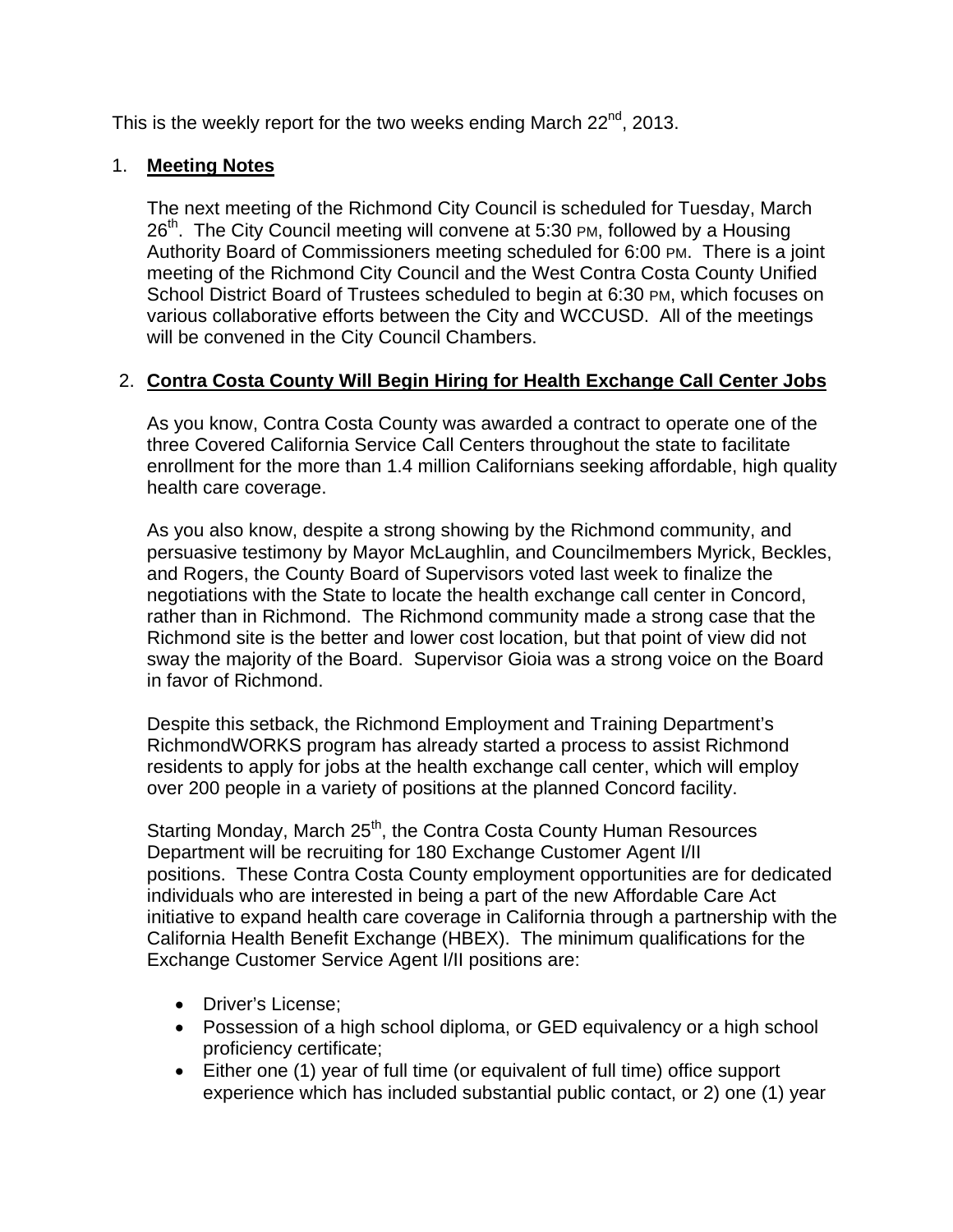of full time experience with responsibility of processing documents relating to: loans, financial assistance, unemployment, veterans benefits, health benefits and/or social services programs, or 3) one (1) year of full time call center experience.

Interest individuals may apply by:

- 1. Visiting www.cccounty.us/hr and clicking on "Job Opportunities link; or
- 2. Stopping by the RichmondWORKS One Stop Center (330 25<sup>th</sup> Street) for online application assistance and access to computers or to pick up a paper application. On-Line applications are strongly encouraged

### 3. **Call for Nominations – Richmond's Distinguished Volunteers**

The Offices of Mayor Gayle McLaughlin and City Manager Bill Lindsay, Richmond ESC – Excellence Serving our Community, in partnership with the Richmond Community Foundation, invite you to celebrate Richmond volunteers during the annual city-wide Volunteer Recognition and Awards Ceremony on Thursday, April  $25<sup>th</sup>$  from 4:00 PM – 6:00 PM, at the Richmond Memorial Auditorium lobby.

You are invited to nominate your volunteer(s) for a Richmond ESC – Excellence Serving our Community Distinguished Volunteer Service Award that will recognize outstanding service in our community in the following areas of:

- Public Safety
- **•** Beautification
- Education
- Health and Wellness
- Youth Service
- Arts
- Excellence in Community Service

To nominate your volunteer(s), please visit http://www.surveymonkey.com/s/59QCK5Y to complete the short nomination form. **The deadline for nominations is Thursday, March 28 by 5:00 PM.**

For further information, please contact Richmond ESC at (510) 237-SERV (7378) or (510) 620-6511.

# 4. **Visit Richmond Volunteers' Webpage**

Richmond ESC – Excellence Serving our Community, our impact volunteering program, invites organizations and volunteers to visit our new website, www.richmondvolunteers.org. The web portal is an added resource for local agencies and volunteers to connect with one another. Richmond organizations and volunteers can create free accounts to highlight volunteer opportunities, or connect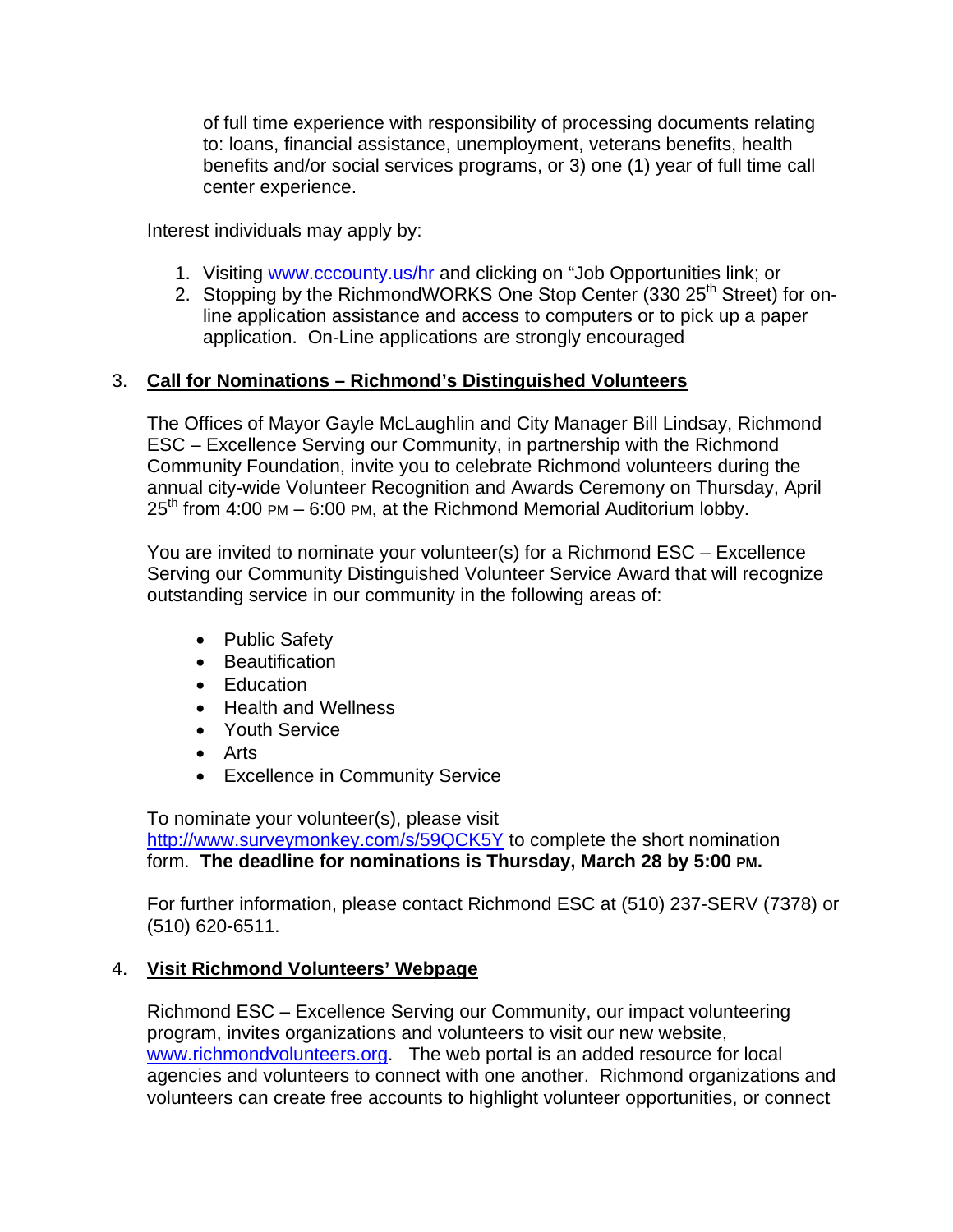with meaningful service projects here in Richmond. For additional information regarding the website or Richmond ESC, please contact (510) 237-SERV (7378) or (510) 620-6511.



# 5. **AB109 Collaborative Planning Process Richmond Volunteers' Webpage**

In 2011, the California Legislature passed the Public Safety Realignment Act (AB 109), which transferred responsibility for supervising specific low-level inmates and parolees from the California Department of Corrections and Rehabilitation to counties. This Act mandated counties to develop a new approach to reducing recidivism among certain low-level felony criminal offenders. This historic legislation is intended to enable California to close the revolving door of low-level inmates cycling in and out of state prisons, and is the cornerstone of California's solution for reducing the number of inmates in the state's 33 prisons.

For Contra Costa County, AB 109 tasked the local Community Corrections Partnership (CCP) with recommending to the County Board of Supervisors a plan for implementing public safety Realignment. The Board of Supervisors adopted the Contra Costa County Realignment Plan on October 4, 2011, as recommended by the Executive Committee of the CCP.

On November 9, 2012, the CCP Executive Committee adopted a finalized Operational Plan and, on December 4, 2012, adopted a FY 2012/13 Public Safety Realignment Budget for recommendation to the Board of Supervisors. The approved FY 2012/13 AB 109 Public Safety Realignment Budget included \$4,035,000 for Community Programs as follows:

- \$2,000,000 for employment support and placement services
- \$1,320,000 for planning and implementation of (3) one-stop centers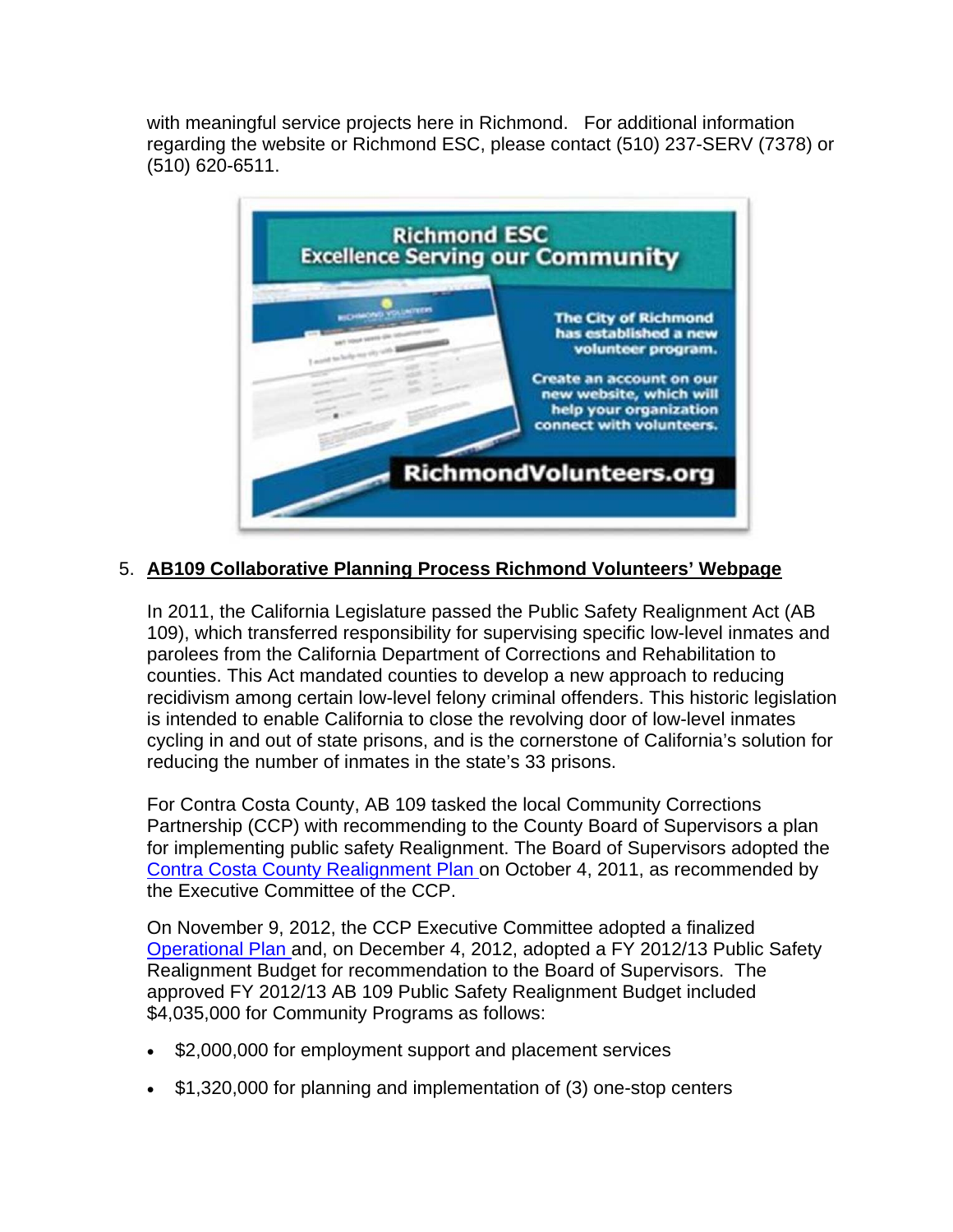- \$500,000 for short and long-term housing access
- \$200,000 for peer and mentoring services
- \$15,000 for development of a "Reentry Resource Guide"

The County determined to solicit service proposals for these AB 109-funded activities in the housing, employment, and peer/mentoring categories.

In response to this solicitation of proposals, the City, in collaboration with County Supervisor John Gioia and the Richmond Community Foundation, have initiated a partnership/design/coordination process to support the development of coordinated proposals for West County services. To undertake this work, the City contracted with Further The Work, with the assistance of the Glen Price Group, to design and facilitate the development of coordinated AB 109 service proposals.

The first meeting for this partnership/coordination process was held today, with approximately 75 people in attendance from the West County service community. This process is just now underway, and we will keep you informed as it moves forward.

### 6. **Richmond Bay Campus Long Range Development Plan Community Workshop**

A community workshop concerning the Long Range Development Plan for the Richmond Bay Campus (University of California and Lawrence Berkeley National Laboratory second campus) will take place on Wednesday, April  $10<sup>th</sup>$  from 7:00 PM to 9:00 PM in the Richmond Council Chambers.

The University of California is currently preparing a Long Range Development Plan (LRDP) for the Richmond Bay Campus that will guide campus development through 2050. Workshop attendees will have the opportunity to hear a presentation concerning the status of the project, and provide feedback on the draft LRDP. Doors open at 6:30 PM. Spanish translation will be provided.

In order for us to plan accordingly for the estimated number of attendees, we request that you please RSVP at http://lrdp.eventbrite.com/. This greatly assists us in preparing for the meeting logistics.

For more information, please visit: www.ci.richmond.ca.us/lbnl. You can access existing environmental documents at http://richmondbaycampus.lbl.gov/environmental\_documents.html.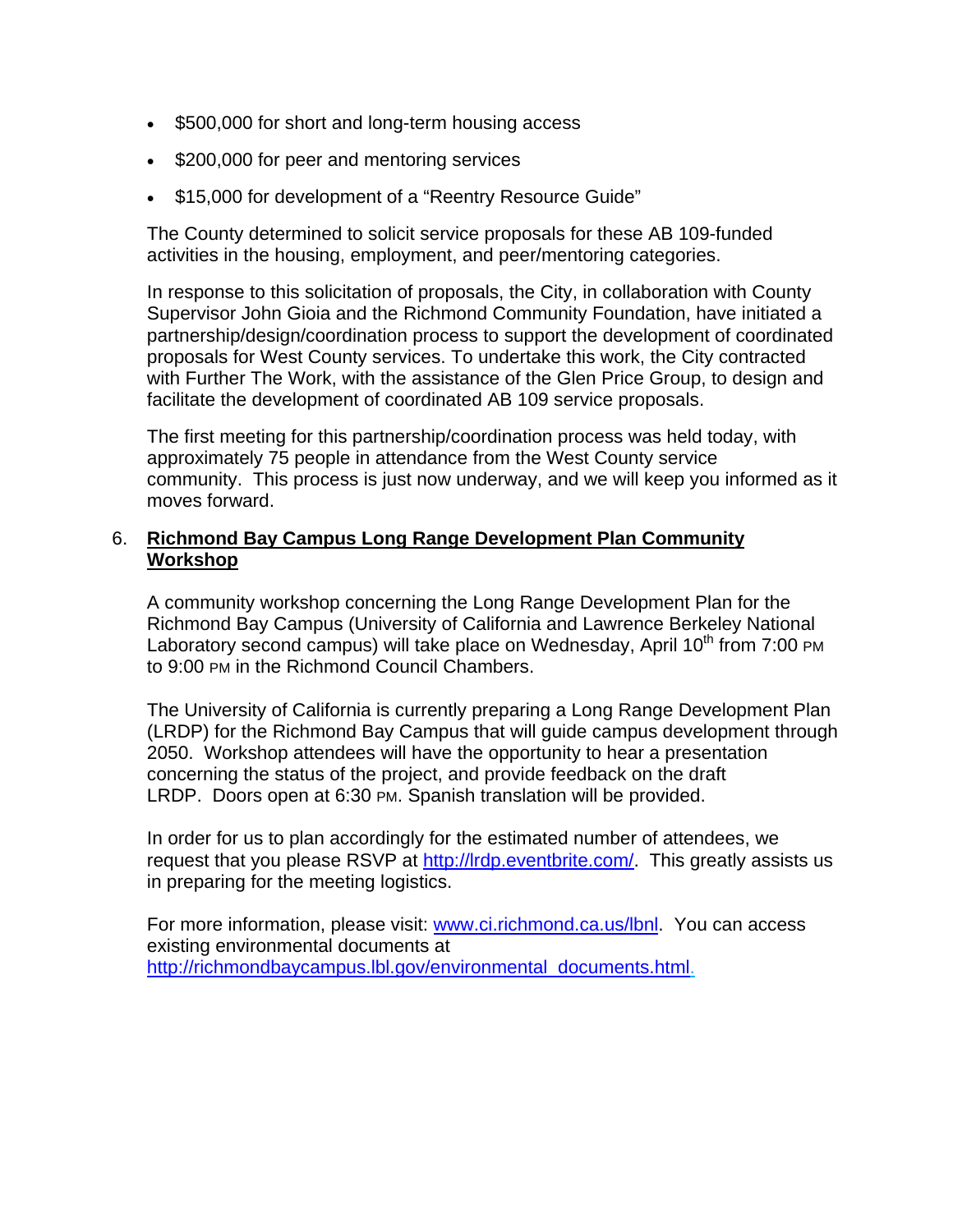

# 7. **Planting and Garden Work Party in the Iron Triangle**

On Saturday, March 16<sup>th</sup>, Iron Triangle neighborhood residents, National Parks Service youth crew, and the nonprofit organization Common Vision collaborated to host a community garden work party at  $\vec{6}^{th}$  and Enterprise. By noon, attendees had worked together to plant 15 fruit trees, weed and sow seeds in six garden beds, and install a drip irrigation system. The City of Richmond has supported the  $6<sup>th</sup>$  and Enterprise community garden site as an implementing action of the Community Health and Wellness Element, within the focus areas of the Iron Triangle neighborhood and urban agriculture initiatives.

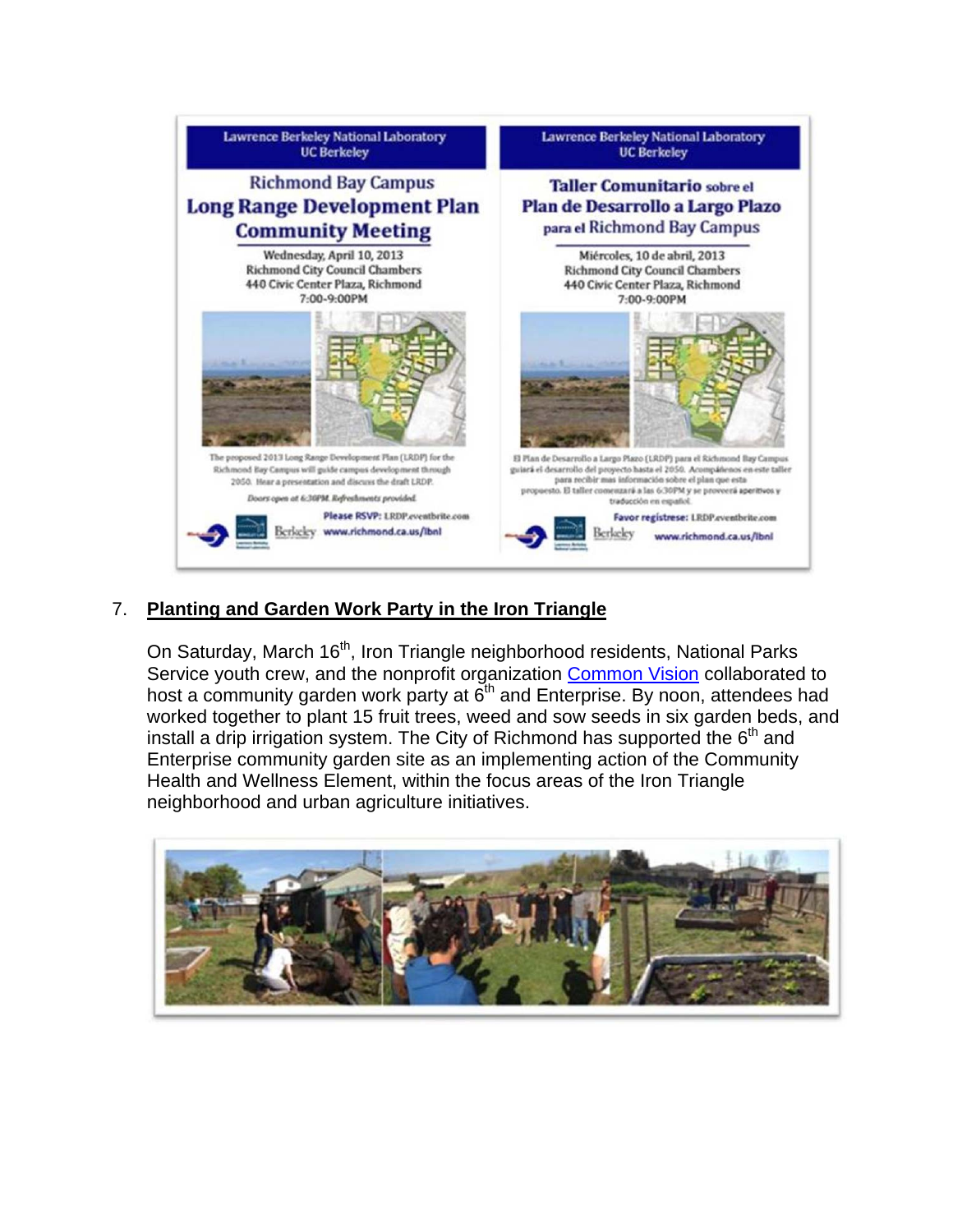### 8. **Beyond Violence Program Expands Into West County Community**

The Beyond Violence program was launched and piloted in the City of Richmond in 2010 with the collaboration of the Office of Neighborhood Safety (ONS), John Muir Health's Trauma Department, and Contra Costa County Health Services. The current Richmond Beyond Violence effort is an intervention program that identifies and works with trauma patients between the ages of 15-25 who are victims of firearm assault and reside in the City of Richmond. The primary goal of Beyond Violence is to reduce recidivism and retaliation in Richmond. Over the period of three years, the ONS served 63 patients from Richmond that met the program criteria.

As part of the Office of Neighborhood Safety's role to identify best practice based violence intervention programs, and to advance community capacity to facilitate such vital programs, the ONS supports, together with Youth Alive, the identification of community based organizations to further expand the Richmond Beyond Violence program to include other intentional injuries (e.g. knife assaults, physical assaults, and gunshot assaults etc.) and to increase the programs coverage to include additional West County areas such as North Richmond and the cities of San Pablo and El Cerrito.

In this spirit, the Youth Alive organization developed, circulated and managed a Request for Qualifications (RFQ) process to identify a Richmond community-based organization to begin to facilitate the expanded Beyond Violence work. Following this RFQ process, the RYSE Center was selected as the organization to further advance and institutionalize the Beyond Violence work and its expansion within Richmond and other West County jurisdictions. The RYSE Center will begin its new role in this endeavor on April 1<sup>st</sup>.

For more information about Hospital-Linked Violence Intervention Programs please go to: www.youthalive.org/nnhvip-technical-assistance.

For more information about Richmond Beyond Violence Program activity for 2012, please go to: www.ci.richmond.ca.us/DocumentCenter/View/26434 to view the ONS 2012 Annual Report.

# 9. **Charitable Giving Award**

On Thursday, March 21<sup>st</sup>, Finance Department Executive Secretary Theresa Austin was recognized at a reception hosted by the Community Health Charities of California, for her accomplishments in coordinating the City of Richmond's Annual Charitable Giving Campaign for the past seven years. As the coordinator for the City's Annual Charitable Giving Campaign, Ms. Austin is responsible for organizing a reception where employees can meet representatives of several charitable organizations and learn about the services they provide. Ms. Austin also receives all of the completed donor forms, calculates the total amount donated by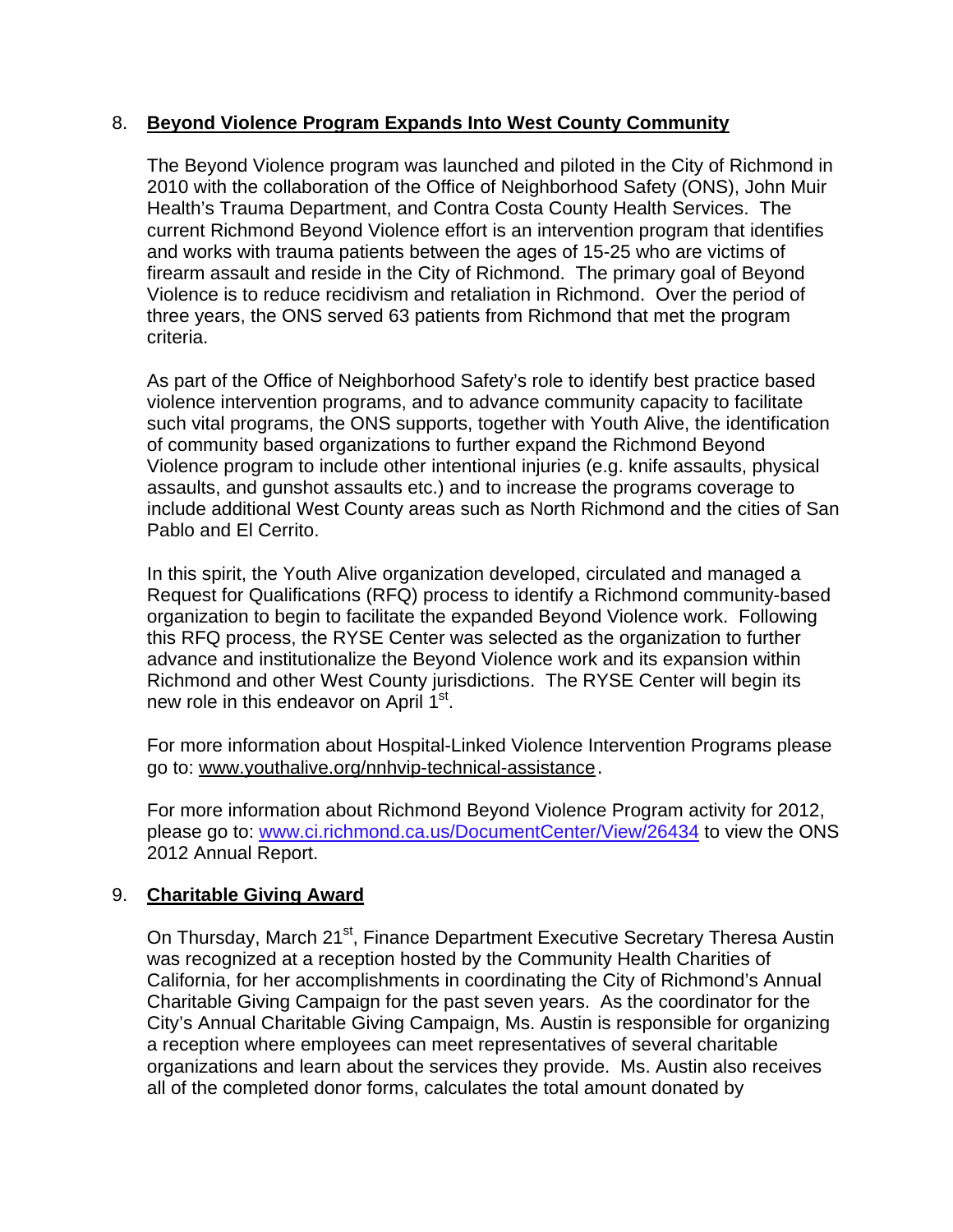employees, and interfaces with the charitable organizations to give them any onetime donations received during the campaign.

As a result of Theresa's efforts, the total donation pledges received during the 2012 campaign totaled over \$45,000 for the various charities involved. This is hard work, and Theresa's personal involvement in the project undoubtedly contributes to its success in the Richmond organization.

### 10. **Carlson Boulevard Landscape Project**

The Carlson Boulevard Landscape project is progressing on schedule. All of the irrigation piping is installed and approximately one-third of the median planting is complete. The project is scheduled to wrap up by in the middle of April.



# 11. **Recreation Highlights**

### Outstanding Commissioner

The California Association of Park and Recreation Commissioners and Board Members (CAPRCBM) presented the award for Outstanding Commissioner to Eli Williams, Chair of the Commission on Aging, at the CAPRCBM Annual Installation, Awards, and Scholarship Banquet on March  $7<sup>th</sup>$ .

The CAPRCBM is a not-for-profit organization of appointed and elected officials who serve their communities in the sphere of parks and recreation throughout California. Each year, at the annual banquet, exceptional projects and leaders are recognized with awards, and scholarships are given to students and young professionals aspiring to work in parks and recreation.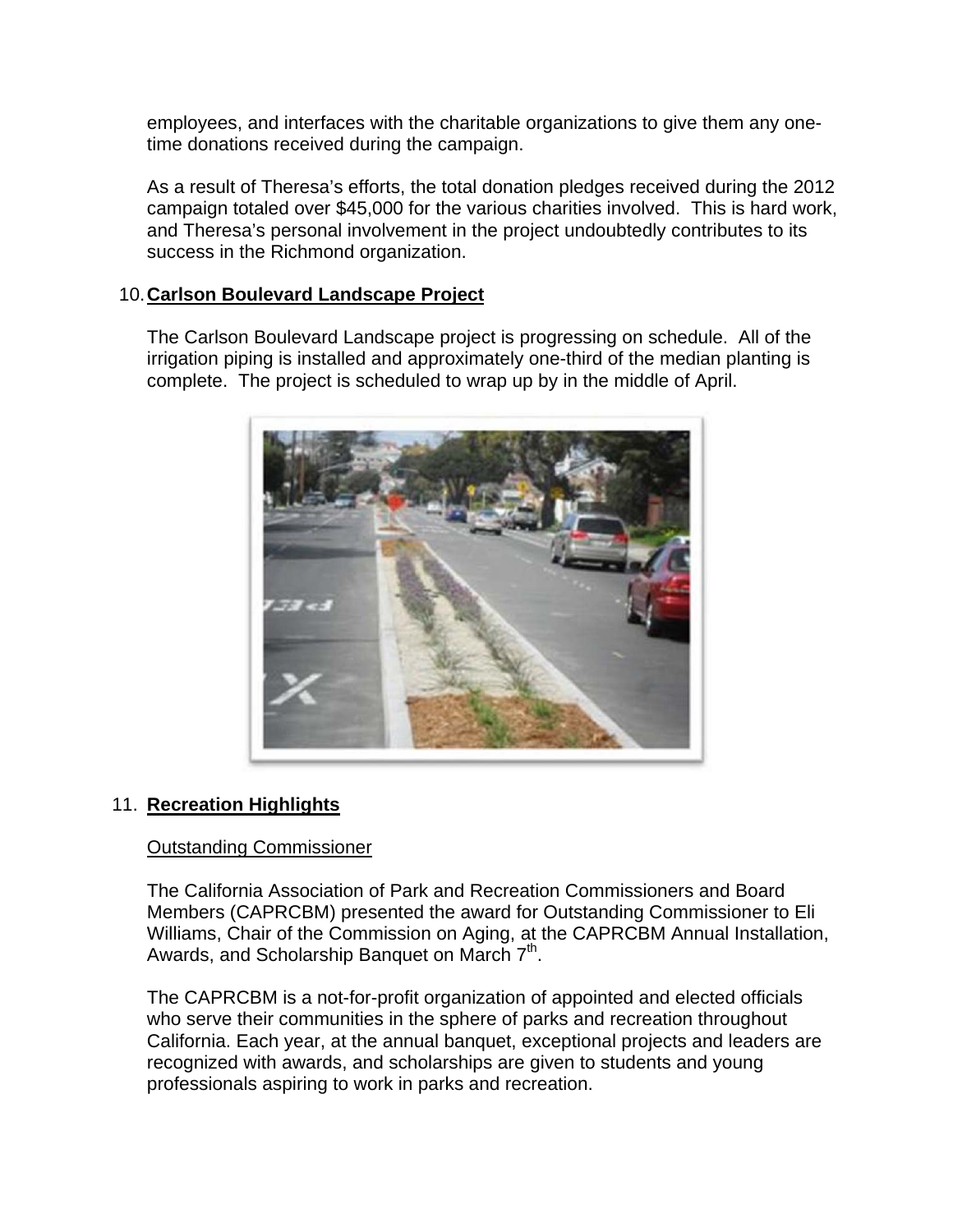Mayor McLaughlin attended the banquet to commend Eli for this special recognition. This is the first time a Commission on Aging member has been honored with this statewide award. To further recognize his outstanding achievement, the Mayor and Councilmember Bates will ask the City Council to acknowledge Eli's efforts at their meeting of March  $26<sup>th</sup>$ .

### May Valley

Last week, the May Valley after-school program participants celebrated their March birthdays with a cake and ice-cream party, culminating in an afternoon of their favorite game capture the flag. This week, the after-school program held its annual St. Patrick Family Potluck. Fifty parents and children attended the event with the main course being Corned Beef and Cabbage. Many dishes were brought by the parents. A slide show, showcasing the center activities, was shown during the event.

### Basketball

The 2013 Citywide Jr. NBA Basketball League ended this week in exciting fashion. The Panthers of North Richmond won the 10 and under age group division, while the Recreation Department-sponsored Richmond Recreation Complex Rockets came in second place. Team Crossover of Richmond won the 12 and under division, and the Richmond Recreation Complex team received second place. Finally, in the 14 and under division, Team Crossover outscored the Richmond Recreation Complex team to win the championship and give the Recreation Complex second place. Other teams that advanced to the semi-finals were: Richmond Police Activities League, the Recreation Department-sponsored Nevin Center team, City of San Pablo Recreation Department, and Recreation Department-sponsored Booker T. Anderson Community Center team.

### Kickball

Kickball is back! Every Wednesday beginning March  $20<sup>th</sup>$  at 6:00 PM, teams will be having a blast playing games at the MLK Turf Field while getting a low impact cardio workout. A team representing The Up and Under Pub will be playing and the owner invites all Kickball players for special meal deals after the games. The Richmond Sharks will also be representing a team this season. The Recreation Department is still looking for players to join in the fun.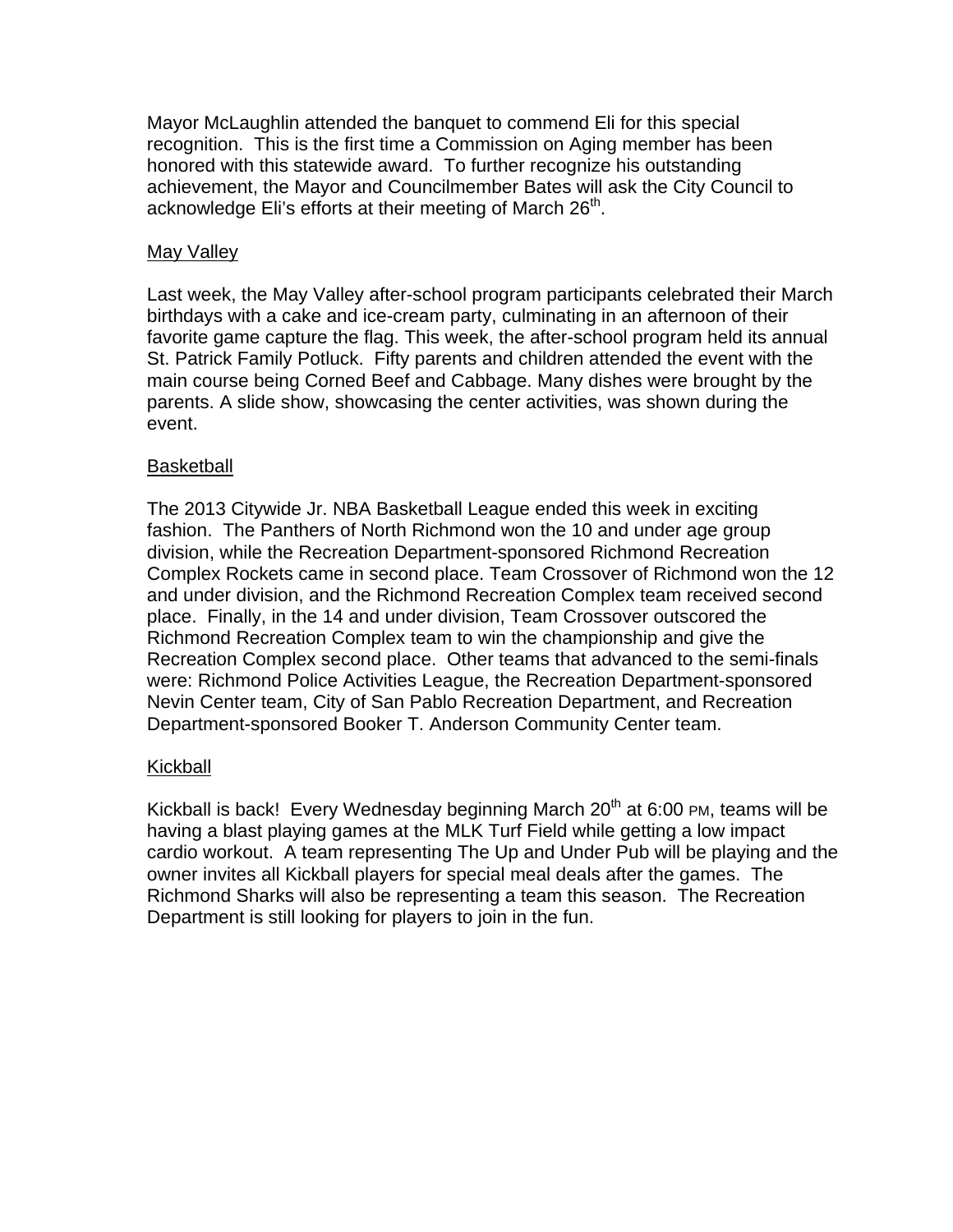

### Disabled People's Recreation Center

The Disabled People's Recreation Center (DPRC) and the Maya's Music Therapy Fund held the 24<sup>th</sup> Annual Music Festival at the Richmond Recreation Complex Social Hall on Sunday, March 10<sup>th</sup>. The festival enables participants with developmental and physical disabilities, from a variety of agencies, to showcase their musical talents taught to them by Titia Martin-Nagel a Certified Music Therapist. As an added feature, the DPRC Adult Morning Program participants shared the responsibility of introducing all the performances to over 240 attendees. The performances were spectacular, the food was good, the decorations were wonderful, and the event was a joyous success.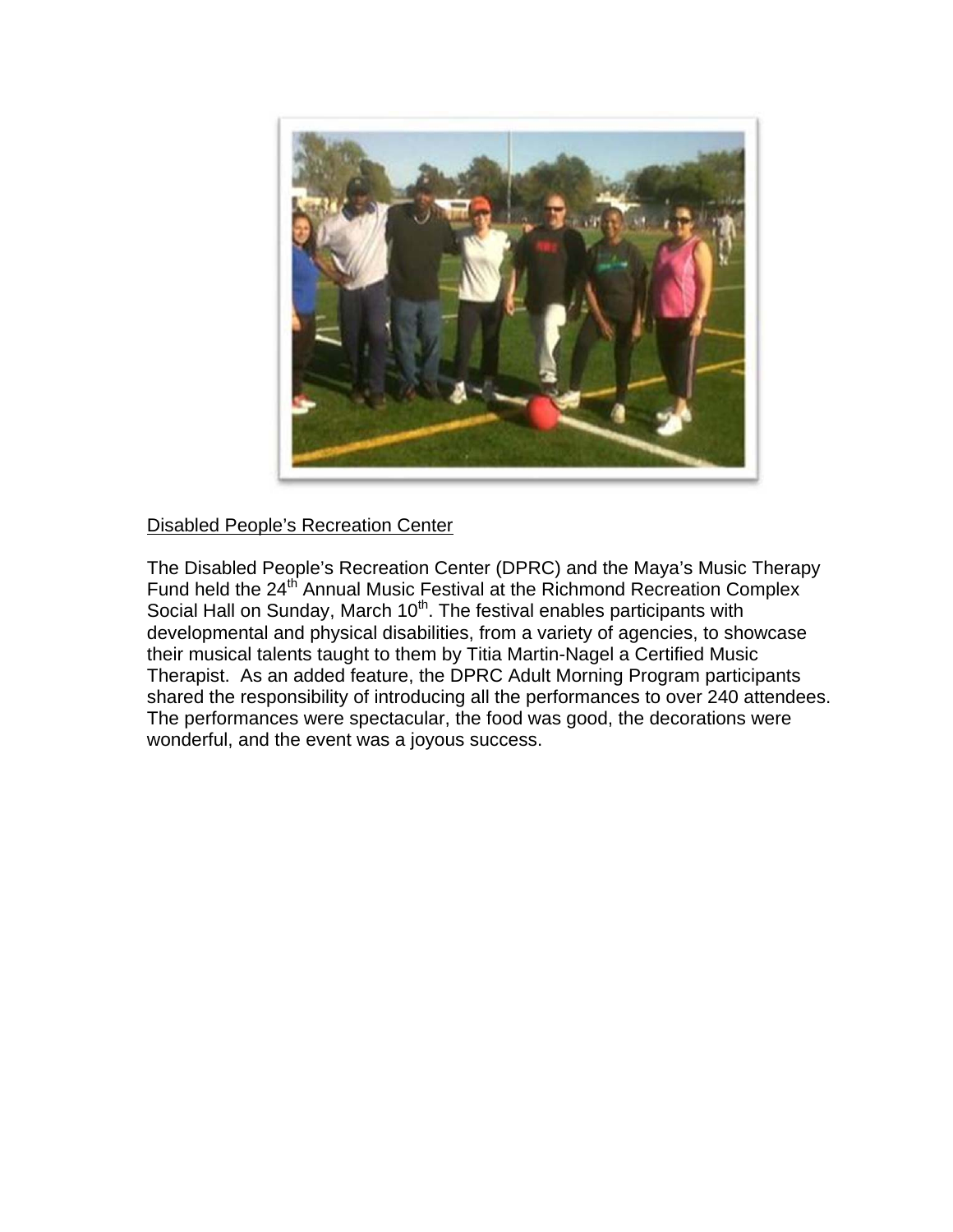

The Disabled People's Recreation Center Adult Morning Program participants exceeded their goals in circuit training this week. They did laps around the gym, went on community walks, trained on exercise equipment and with videos, did Wii dancing, and even worked out cleaning the center. The Therapeutic Interactive Recreation Program participants are finishing craft projects to showcase at the Recreation Department Information Day being held on Saturday, March 23<sup>rd</sup> in Civic Center Plaza.

### Spring Egg Hunt & Recreation Information Day

The annual Spring Egg Hunt & Recreation Information Day will be held on Saturday, March 23<sup>rd</sup> from 9:00 AM to noon in the Civic Center Plaza. All ages are welcome. The first egg hunt will begin at 10:00 AM. Families and the community can learn about upcoming programs, activities, trips, special events, summer camps, and more.

### Richmond Memorial Auditorium

This week, the Auditorium had the pleasure of hosting three events which ranged from 50 to 2500 participants. Our very own Commission on Aging and Office of Neighborhood Safety both held programs, while the Rakkasah held its  $33<sup>rd</sup>$  annual, 3-day Middle Eastern Dance & Music Festival.

### 12. **Public Works Updates**

Facilities Maintenance: Carpenters repaired the apparatus room ceiling at Fire Station #64, restored the employee break room tables at the Main Library, installed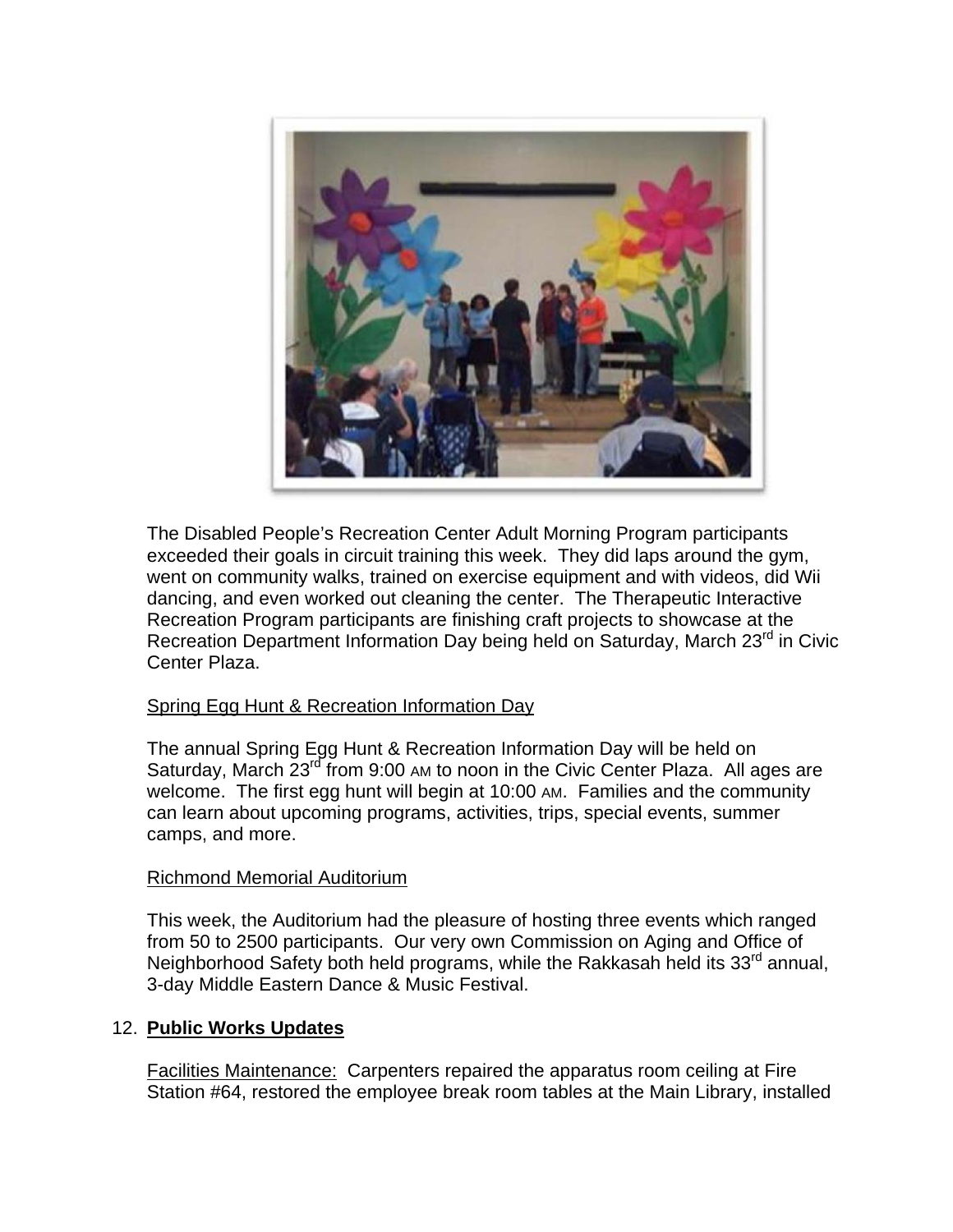20 additional vents in the parapet walls of 440 Civic Center Plaza, installed a protective concrete pad around the light controls of the Richmond Parkway, repaired the approach to the front entrance of the Employment and Training building and installed the new storefront entrance, repaired the ramp to the classroom at the Fire Training Center, and installed the concrete security pad around control boxes on Giant Road near the Richmond Parkway



Concrete Pad for Light Controls



Painters have been prepping Fire Station #64 for Painting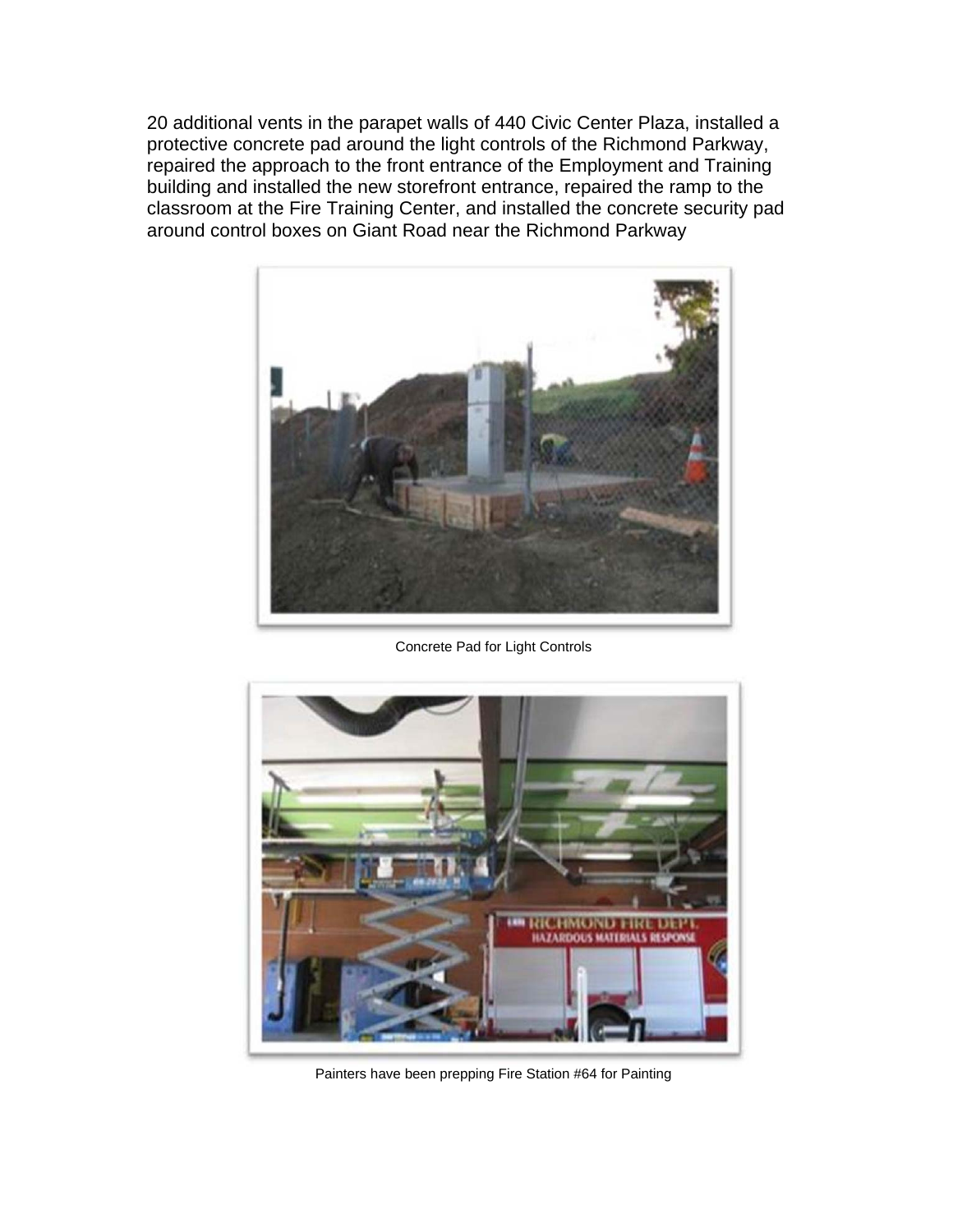Stationary Engineers completed preventative maintenance on the apparatus room doors of Fire Station #61, installed new shower exhaust ventilation at Fire Station #61, serviced boilers at the Richmond Swim Center and the Richmond Plunge, repaired the north entrance to 450 Civic Center Plaza, and repaired the electronic portion of the entrance of the Engineering Department.

Electricians re-lamped 20 lights on Atlas Road, re-lamped Anchor Cove Development, removed the Civic Center holiday lighting, repaired the Bayview library alarm, completed work at the intersection of Valley View and Morningside Drive to have working signal lights at De Anza High School, and continued to work on the lighting on the Richmond Parkway.



Richmond Parkway Lighting Installation

Parks and Landscaping Division: Last week crews completed the concrete pathway repair at Marina Green Park, turf maintenance at the North Richmond Ballfield, weed abatement at Hilltop Lake, landscape maintenance on Research Drive, clean-up along the Richmond Parkway from Parr Boulevard to Goodrick Avenue, installation of bollards at Nicholl Park, mulching around the tennis courts at Nicholl Park, and landscape maintenance in the medians/right of ways along Central Avenue and Ryden Avenue.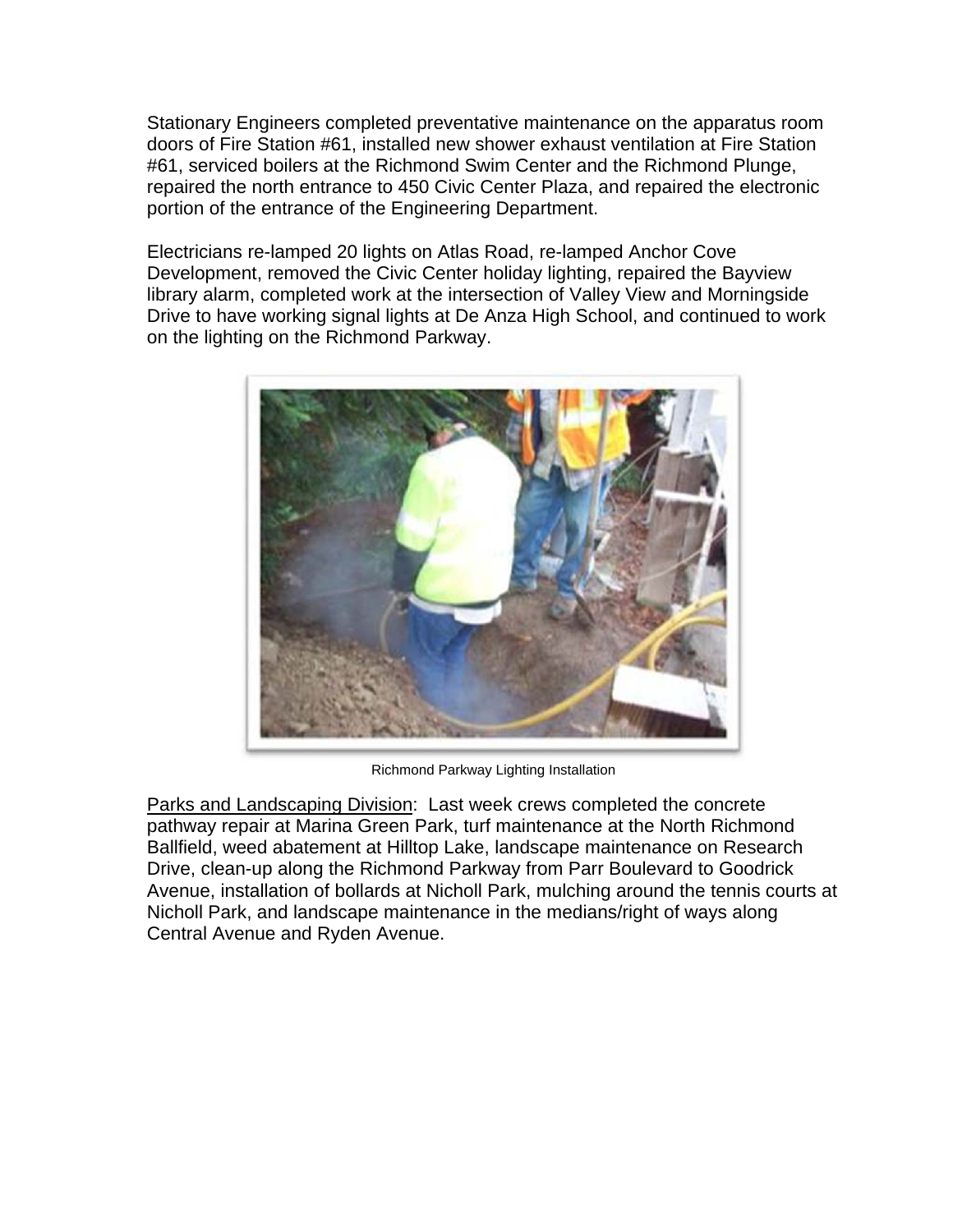

New Pathway in Marina Green Park

The Tree Crew cut or trimmed trees on: Stege Avenue, Cutting Boulevard, McBryde Avenue, Solano Avenue and Wilson Avenue.

This week, crews completed the weed abatement on the Richmond Parkway shoulder from Parr Boulevard to Goodrick Avenue, started weed abatement on Richmond Parkway from Interstate 80 to San Pablo Avenue, repaired the backstop and dugout at Belding Garcia Park, performed weed abatement at Hilltop Lake, and began landscape maintenance on Research and Lakeside Drives.



Weed Abatement on the Richmond Parkway

Streets Division: Last week, crews completed the resurfacing of Wilson Avenue and  $38<sup>th</sup>$  Street as well as Virginia Avenue from South  $23<sup>rd</sup>$  to South  $29<sup>th</sup>$  Streets.